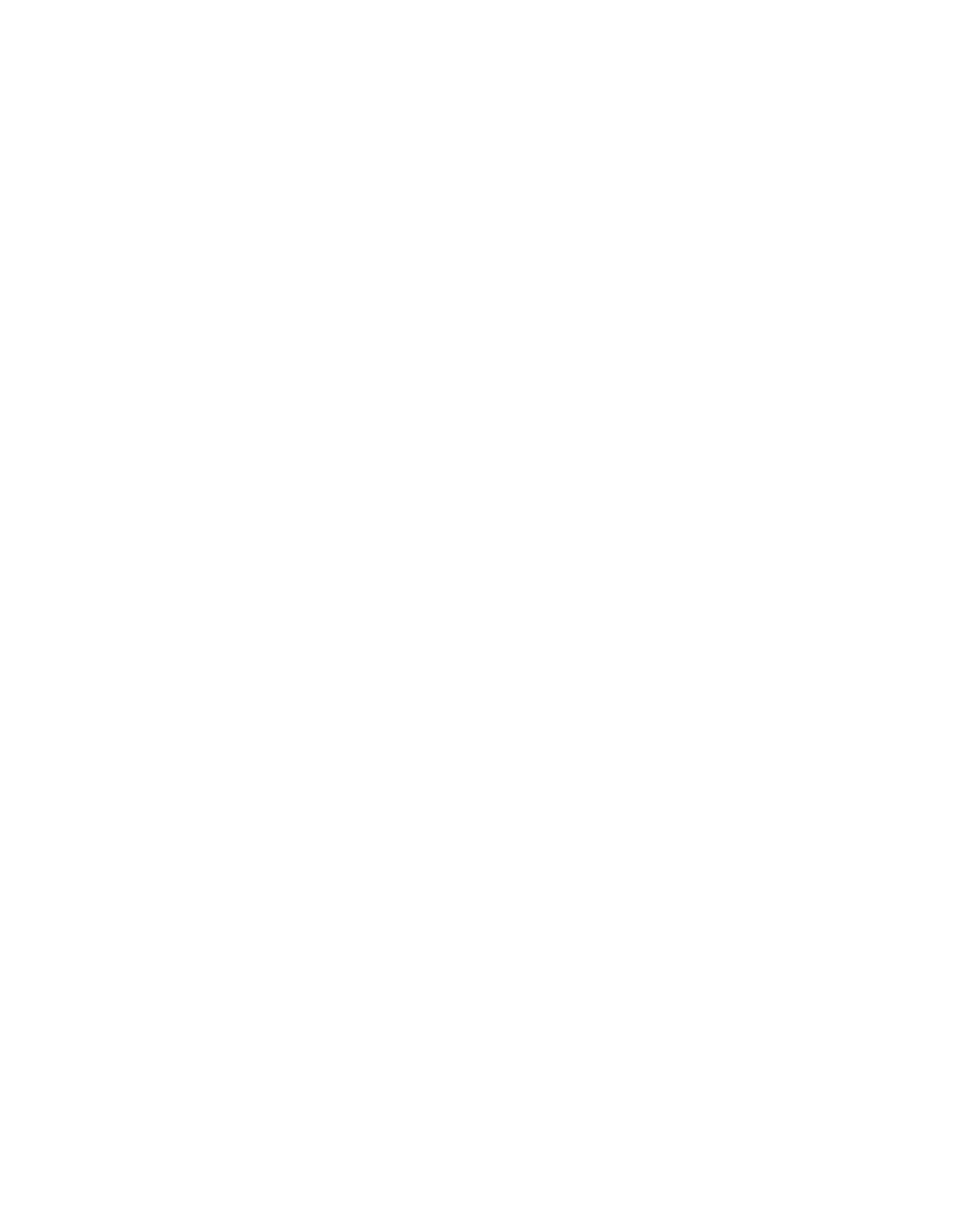

## **TABLE OF CONTENTS**

| G. Typical Details |  |
|--------------------|--|
|                    |  |
|                    |  |
|                    |  |
|                    |  |
|                    |  |
|                    |  |
|                    |  |
|                    |  |
|                    |  |
|                    |  |

©Copyright American Building Components, 2006 All Rights Reserved.  $04 - 06 - 10M$ For the most current information on our products and erection procedures, please check the ABC web site at **www.abcmetalroofing.com**

Descriptions and specifications contained herein were in effect at the time this publication was approved for printing. In a continuing effort to refine and improve products, ABC reserves the right to discontinue products at any time or change specifications and/or designs without incurring obligation. **To insure you have the latest information available, please inquire or visit our Web Site at www.abcmetalroofing.com.** Application details are for illustration purposes only and may not be appropriate for all environmental conditions, building designs, or panel profiles. Projects should be engineered to conform to applicable building codes, regulations, and accepted industry practices. Insulation is not shown in these details for clarity. **If there is a conflict between this manual and the erection drawings, the erection drawings will take precedence.**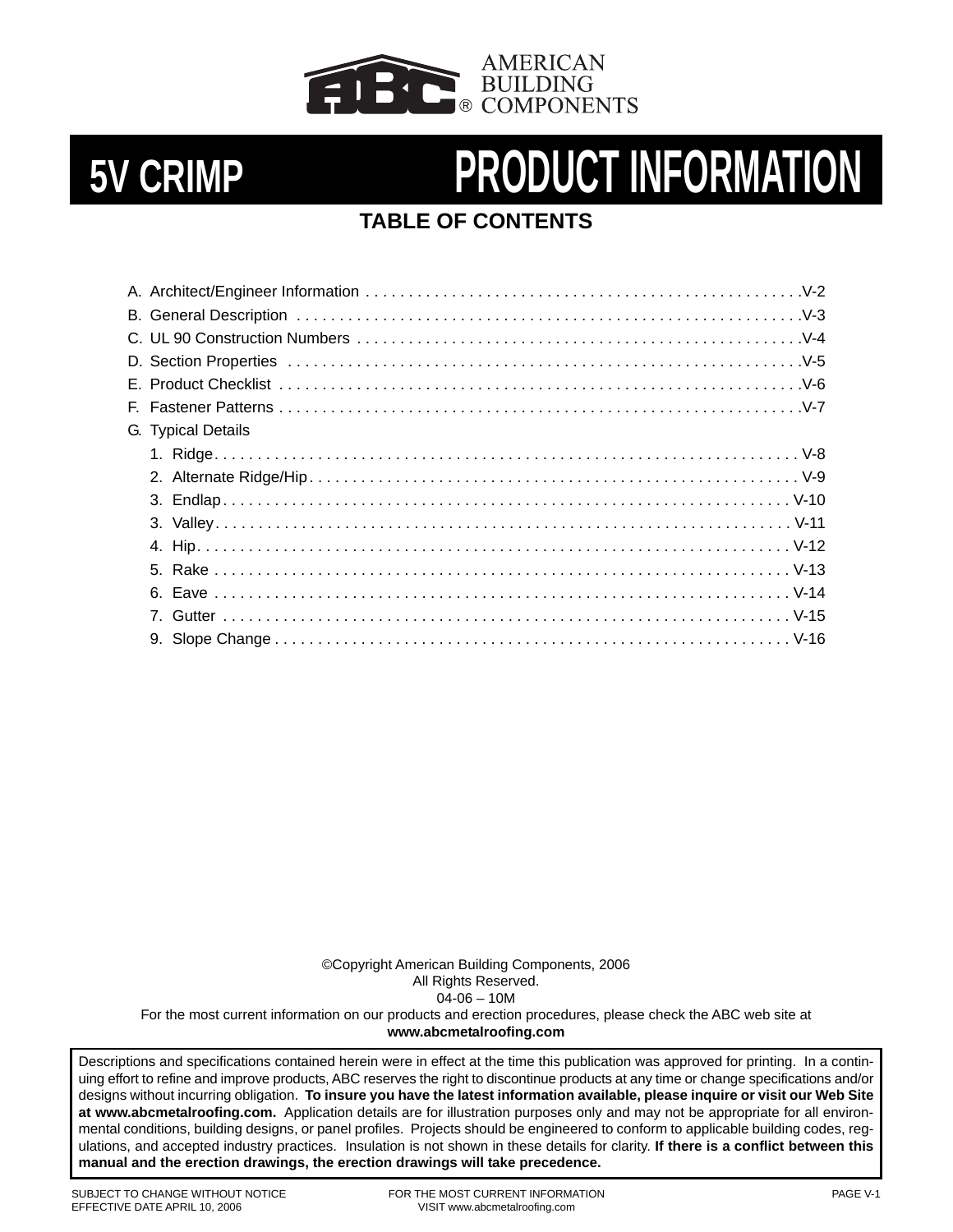

# **ARCHITECT/ENGINEER INFORMATION PRODUCT INFORMATION** 5V CRIMP

## 1. Minimum recommended slope is 3:12. For slopes less than 3:12, call ABC.

- 2. Use a properly aligned and uniform substructure to avoid panel distortion. Typical substructure 5%" plywood; alternate substructure metal or wood stringers. Spacing of stringers to be determined by load tables. For illustration purposes, details are shown over plywood.
- 3. 5V Crimp panels are water shedding panels and therefore must be installed on a minimum 3:12 roof slope. The panels must be installed over a completely waterproofed substructure. If the waterproof membrane is mechanically attached with metal fasteners of any type, fasteners should be covered to protect the back side of the roof panels. Any mechanical attachment device that does not lay flat on the deck will telegraph through the panels.
- 4. Panels are subject to surface distortion due to improperly applied fasteners. Overdriven fasteners will cause stress and induce oil canning across the panel at or near the point of attachment. Oil canning is not a cause for rejection.
- 5. For proper fastener application, see Product Checklist.
- 6. For continuous panels over 25', please inquire. Panels may be endlapped.
- 7. All panel ends must be sealed at eave and valley conditions. Refer to Pages V-11, V-14 and V-15 for end sealant details.
- 8. Fastener spacings across the width of the panel are shown on Page V-7. For fastener spacings along the length of the panel, use the wind load table on Page V-5 in conjunction with the governing code.

# **CAUTION**

**Most of the 5V Crimp load tables indicate panels can obtain a 20# live load on 2'-6" centers when installed over stringers. Please keep in mind these are uniform live loads and will not support a 200 pound man standing on one square foot. From an erectability and industry standard point of view, it is recommended that you should not span the panels more than 2'-6".**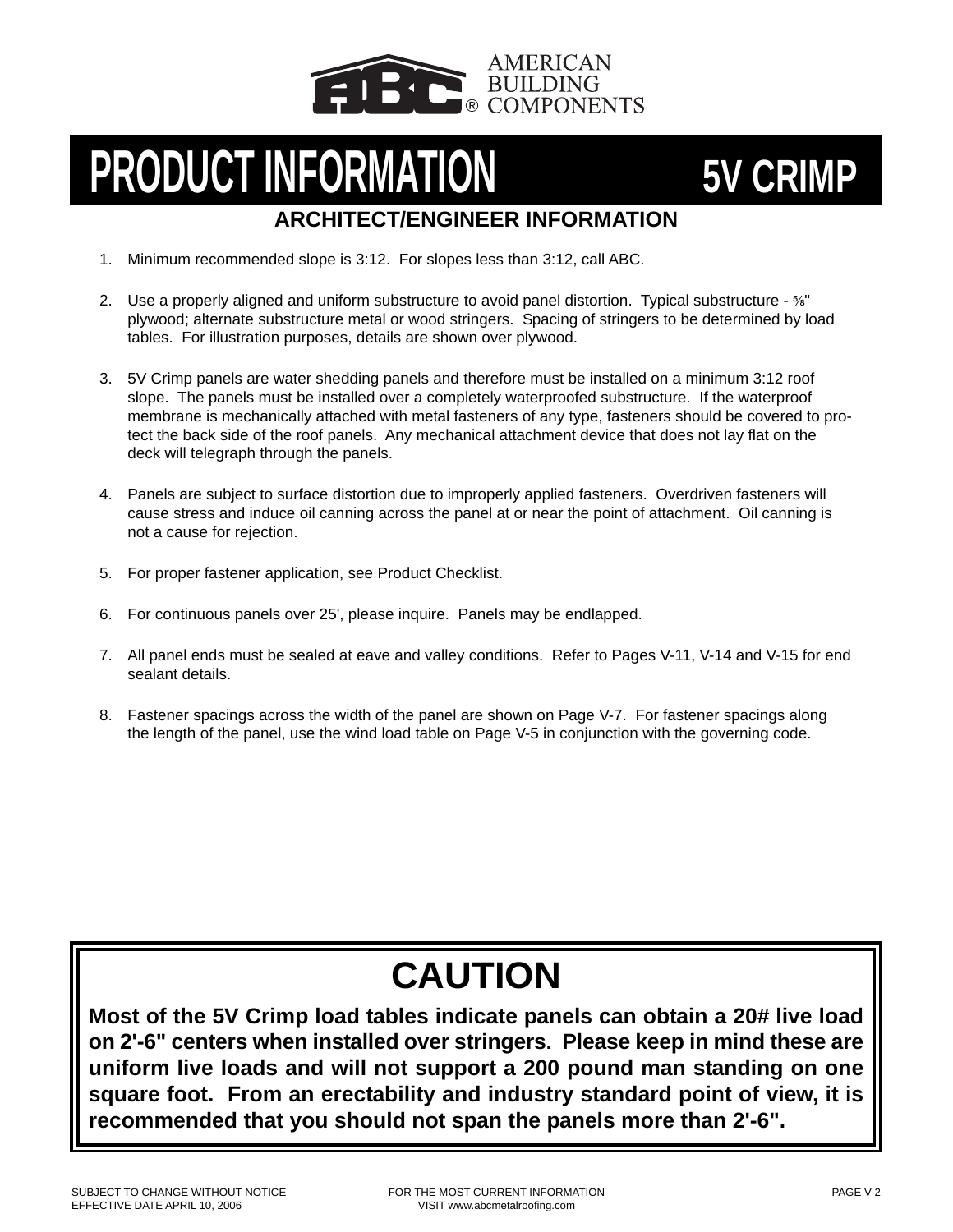

## **GENERAL DESCRIPTION**



Coverage Width - 24"

Minimum Slope - 3:12

Panel Attachment - Wood screws

Panel Substrate - Galvanized or Galvalume Plus®

Gauges - 29 or 26

Finishes - Smooth or embossed

Coating - Signature® 200 (Siliconized Polyester)

## **PRODUCT SELECTION CHART**

| <b>Product</b> | <b>Galvanized</b> | <b>Galvalume Plus ®</b> | Signature <sup>®</sup> 200 |  |  |
|----------------|-------------------|-------------------------|----------------------------|--|--|
| 5V Crimp       | 29                |                         | 26                         |  |  |
| 24" Wide       |                   |                         |                            |  |  |

- Available in any quantity.

**I** - Minimum quantity may be required.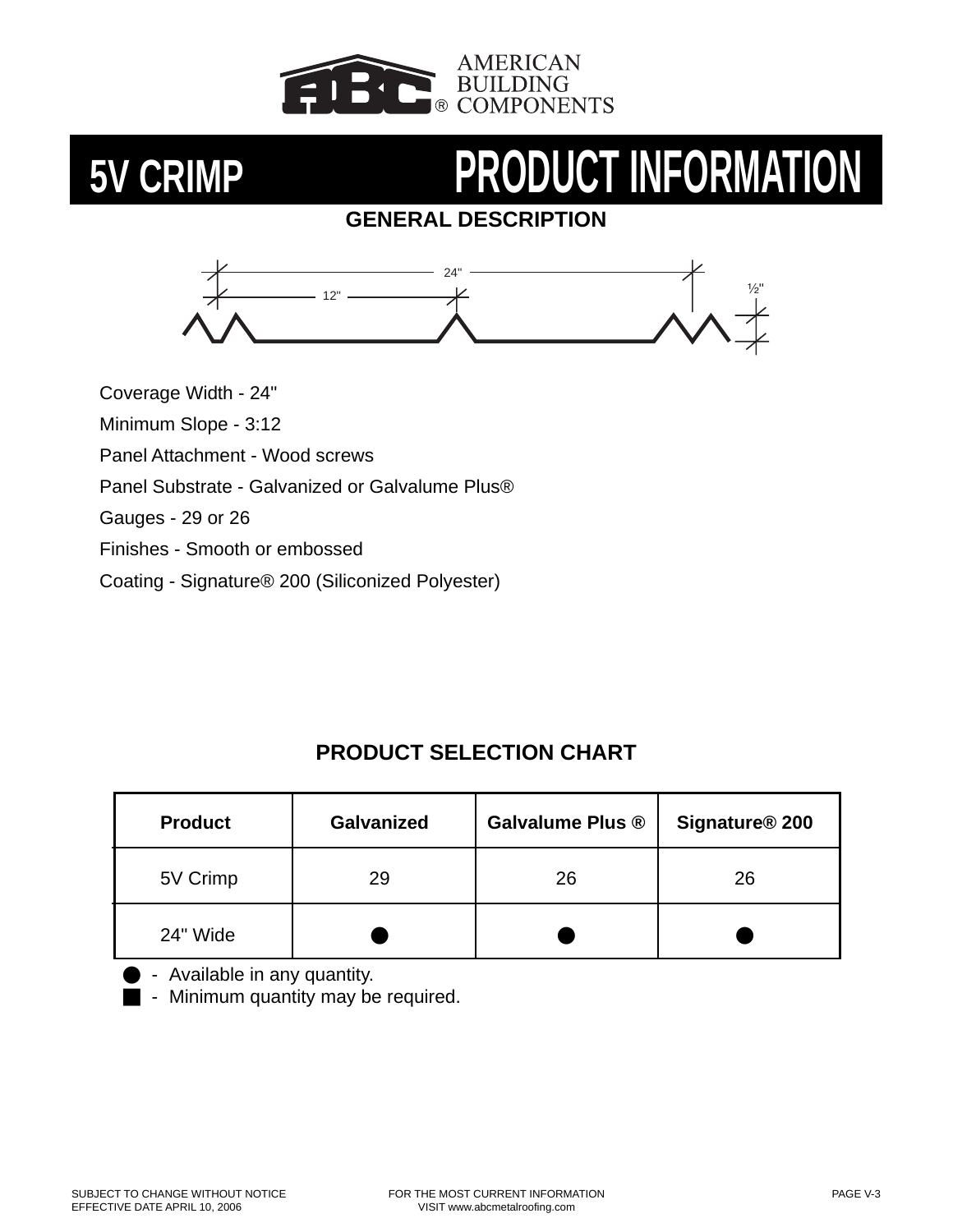



### **UL 90 Requirements 5V Crimp Construction # 453**

- 1. Metal Panels (26 gauge) 24" wide, continuous over two or more spans.
- 2. Fastener spacing along the length of the panel is 3 feet on center.
- 3. Fasteners No.14-10 x 1 $\frac{1}{2}$ " Type A, Hex Head with separate  $\frac{5}{6}$  in. O.D. steel washer and a bonded neoprene washer. Fastener spacing is as follows: a line of fasteners is to be installed adjacent to the double "V" in the middle of the panel for a total of four fasteners across the width of the panel. Fastener spacing along the length of the panel is 3 feet on center.

### **FIRE RESISTANCE RATING**

The panel qualifies for a Class A fire rating when installed over a non-combustible substrate in compliance with Underwriters Laboratories Standard UL-263. Panels installed over combustible substrate will qualify for a Class C Fire Rating only.

### **IMPACT RESISTANCE**

**The 5V panels carry a Class 4 rating under UL-2218 "Test Standard For Impact Resistance".**

**For UL 90 Rated Roofs, the above requirements must be followed. See UL Roofing Materials and Systems Directory for additional requirements. If you have any questions, call ABC before proceeding.**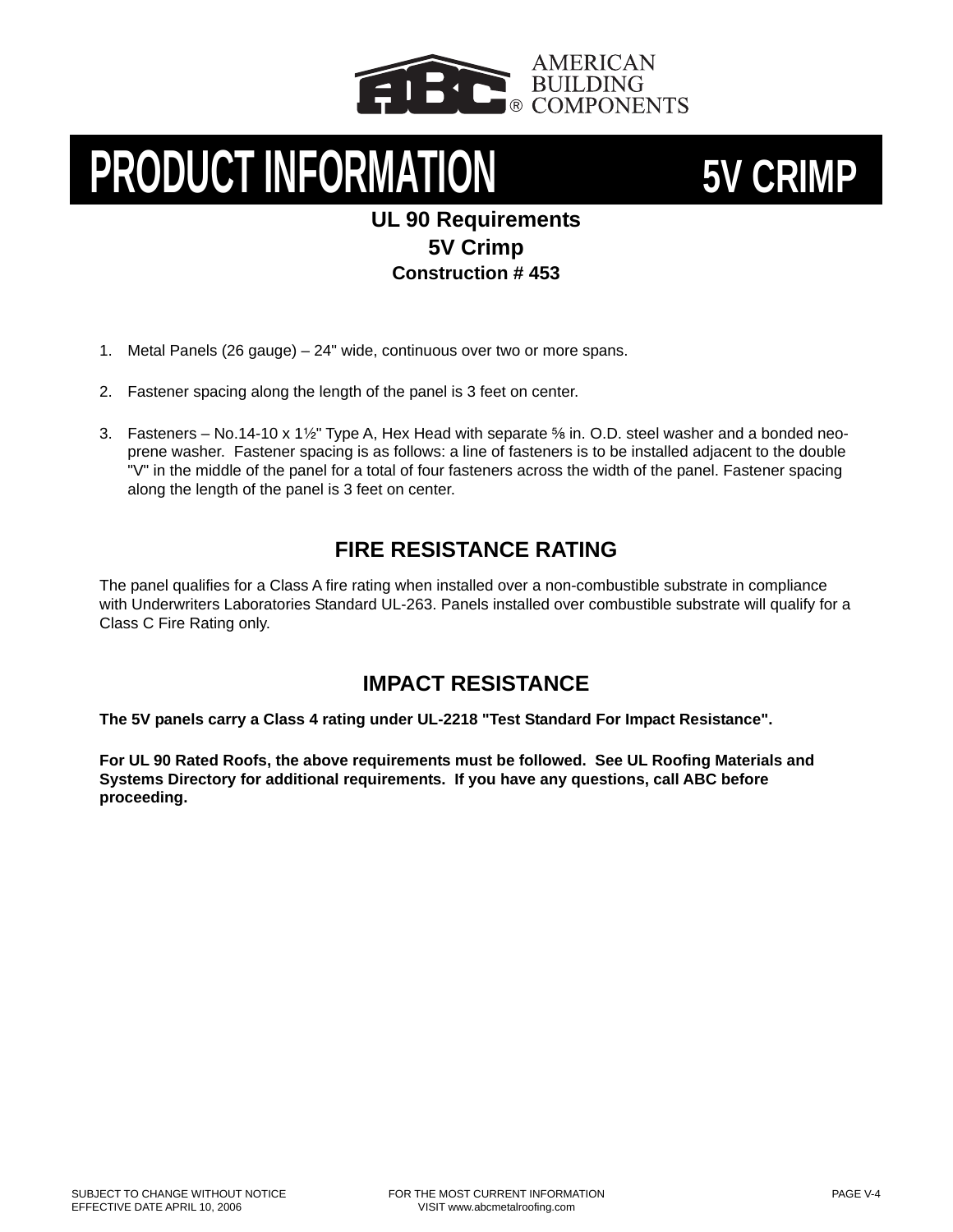

**5V CRIMP**

 $24^{\circ}$   $\longrightarrow$   $1/2^{\circ}$ **24" Coverage**



| <b>SECTION PROPERTIES</b>           |       |       |                  |            |             |            |                         |             |  |
|-------------------------------------|-------|-------|------------------|------------|-------------|------------|-------------------------|-------------|--|
|                                     |       |       | NEGATIVE BENDING |            |             |            | <b>POSITIVE BENDING</b> |             |  |
| <b>PANEL</b><br>WEIGHT<br><b>Ev</b> |       | lxe   | Sxe              | Maxo       | <b>Ixe</b>  | Sxe        | <b>Maxo</b>             |             |  |
| <b>GAUGE</b>                        | (KSI) | (PSF) | (IN.4/FT.)       | (IN.3/FT.) | $(KIP-IN.)$ | (IN.4/FT.) | (IN.3/FT.)              | $(KIP-IN.)$ |  |
| 29                                  | $60*$ | 0.75  | 0.0014           | 0.0074     | 0.2662      | 0.0028     | 0.0061                  | 0.2204      |  |
| 26                                  | $60*$ | 0.95  | 0.0018           | 0.0112     | 0.4018      | 0.0032     | 0.0079                  | 0.2826      |  |

\*Fyis 80 ksi reduced to 60 ksi in accordance with the 2001 edition of the *North American Specification For Design of Cold-Formed Steel Structural Members* - A2.3.2. **NOTES:**

1. All calculations for the properties of 5V Crimp panels are calculated in accordance w ith the 2001 edition of the *North American Specification For Design of Cold-Formed Steel Structural M embers*.

2. Ixe is for deflection determination.

3. Sxe is for Bending.

4. Maxo is allow able bending moment.

5. All values are for the one foot of panel w idth.

| 29 Gauge         | ALLOW ABLE UNIFORM LOADS IN POUNDS PER SQUARE FOOT |                     |      |      |      |      |      |      |  |
|------------------|----------------------------------------------------|---------------------|------|------|------|------|------|------|--|
| $(Fy = 60$ ksi)  |                                                    | <b>SPAN IN FEET</b> |      |      |      |      |      |      |  |
| <b>SPAN TYPE</b> | <b>LOAD TYPE</b>                                   | 1.0                 | 1.5  | 2.0  | 2.5  | 3.0  | 3.5  | 4.0  |  |
| <b>SINGLE</b>    | <b>Negative Wind Load</b>                          | 177.5               | 78.9 | 44.4 | 28.4 | 19.7 | 14.5 | 11.1 |  |
|                  | Live Load/Deflection                               | 146.9               | 65.3 | 30.2 | 15.4 | 8.9  | 5.6  | 3.8  |  |
| 2 SPAN           | <b>Negative Wind Load</b>                          | 146.9               | 65.3 | 36.7 | 23.5 | 16.3 | 12.0 | 9.2  |  |
|                  | Live Load/Deflection                               | 142.1               | 64.3 | 36.4 | 23.4 | 16.3 | 12.0 | 9.1  |  |
| 3 SPAN           | <b>Negative Wind Load</b>                          | 183.7               | 81.6 | 45.9 | 29.4 | 20.4 | 15.0 | 11.5 |  |
|                  | <b>Live Load/Deflection</b>                        | 172.5               | 79.9 | 45.4 | 29.1 | 16.9 | 10.6 | 7.1  |  |
| <b>4 SPAN</b>    | <b>Negative Wind Load</b>                          | 171.5               | 76.2 | 42.9 | 27.4 | 19.1 | 14.0 | 10.7 |  |
|                  | Live Load/Deflection                               | 164.4               | 74.8 | 42.4 | 27.2 | 17.9 | 11.3 | 7.6  |  |

| 26 Gauge         | ALLOW ABLE UNIFORM LOADS IN POUNDS PER SQUARE FOOT |                     |       |      |      |      |      |      |  |
|------------------|----------------------------------------------------|---------------------|-------|------|------|------|------|------|--|
| $(Fy = 60ksi)$   |                                                    | <b>SPAN IN FEET</b> |       |      |      |      |      |      |  |
| <b>SPAN TYPE</b> | <b>LOAD TYPE</b>                                   | 1.0                 | 1.5   | 2.0  | 2.5  | 3.0  | 3.5  | 4.0  |  |
| <b>SINGLE</b>    | <b>Negative Wind Load</b>                          | 267.9               | 119.1 | 67.0 | 42.9 | 29.8 | 21.9 | 16.7 |  |
|                  | Live Load/Deflection                               | 188.4               | 83.4  | 35.2 | 18.0 | 10.4 | 6.6  | 4.4  |  |
| 2 SPAN           | <b>Negative Wind Load</b>                          | 188.4               | 83.7  | 47.1 | 30.1 | 20.9 | 15.4 | 11.8 |  |
|                  | Live Load/Deflection                               | 182.4               | 82.5  | 46.7 | 30.0 | 20.9 | 15.3 | 10.6 |  |
| 3 SPAN           | <b>Negative Wind Load</b>                          | 235.5               | 104.7 | 58.9 | 37.7 | 26.2 | 19.2 | 14.7 |  |
|                  | Live Load/Deflection                               | 224.9               | 102.5 | 58.2 | 34.0 | 19.7 | 12.4 | 8.3  |  |
| <b>4 SPAN</b>    | <b>Negative Wind Load</b>                          | 219.9               | 97.7  | 55.0 | 35.2 | 24.4 | 18.0 | 13.7 |  |
|                  | <b>Live Load/Deflection</b>                        | 211.0               | 95.9  | 54.4 | 34.9 | 20.9 | 13.2 | 8.8  |  |

### **NOTES:**

1. Allow able loads are based on uniform span lengths and  $Fy = 60$ ksi.

2. LIVE LOAD is limited by bending, shear, combined shear & bending, or w eb crippling.

3. **NEGATIVE WIND LOAD does not contain a 33.333% increase and does not consider fastener pullout or pullover.**

4. Above loads consider a maximum deflection ratio of L/180.

5. The w eight of the panel has not been deducted from the allow able loads.

7. This material is subject to change w ithout notice.

8. See **www.americanbuildingcomponents.com** for most current information.

The Engineering data contained herein is for the expressed use of customers and design professionals. Along with this data, it is recommended that the design professional have a copy of the most current version of the *North American Specification for the Design of Cold-Formed Steel Structural M embers* published by the *American Iron and*  Steel Institute to facilitate design. This Specification contains the design criteria for cold-formed steel components. Along with the Specification, the designer should reference the most current building code applicable to the project jobsite in order to determine environmental loads. If further information or quidance regarding cold-formed design practices is desired, please contact the manufacturer.

<sup>6.</sup> The use of any accessories other than those provided by the manufacturer may damage panels, void all w arranties and w ill void all engineering data.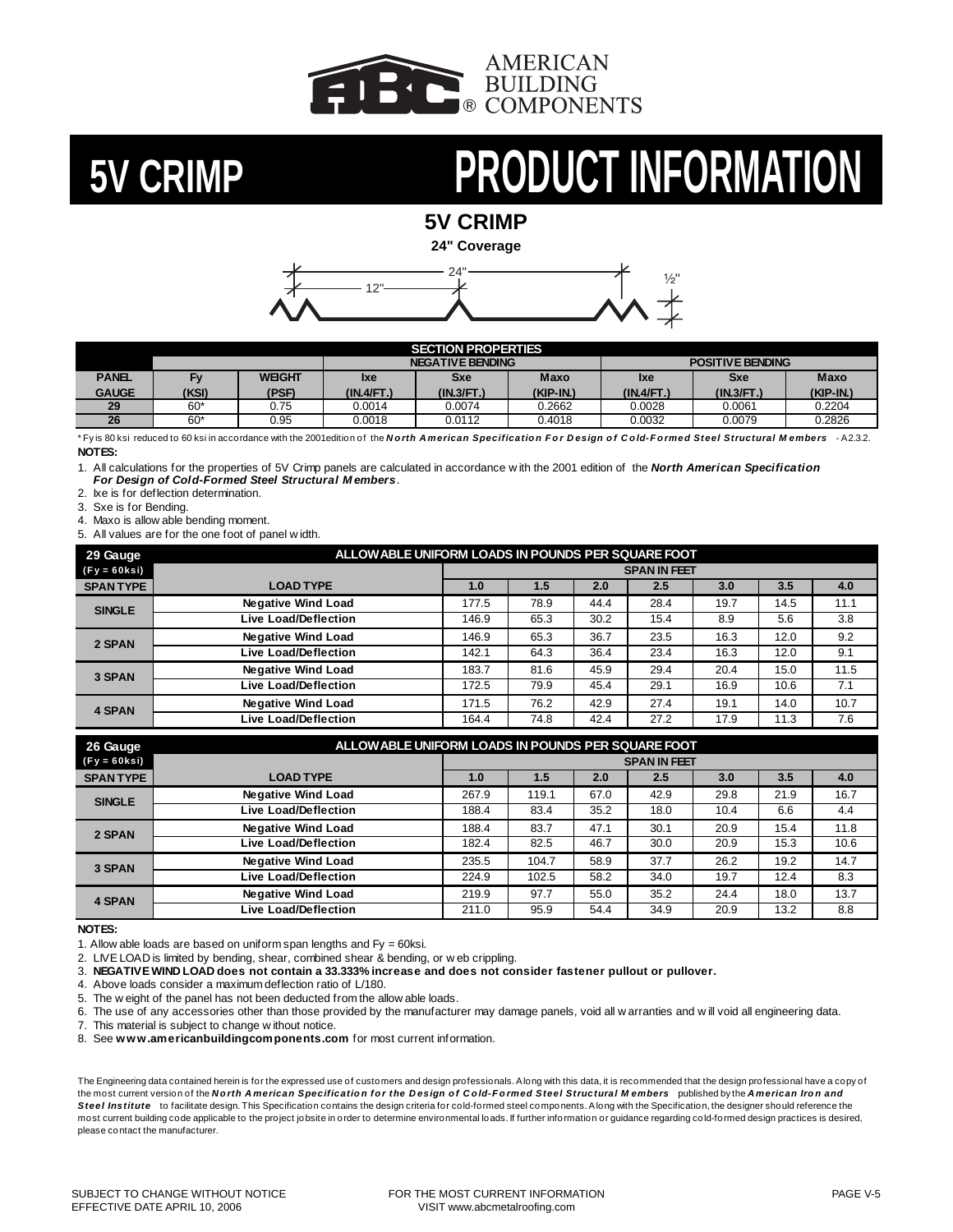

## **PRODUCT CHECKLIST**



SUBJECT TO CHANGE WITHOUT NOTICE EFFECTIVE DATE APRIL 10, 2006

FOR THE MOST CURRENT INFORMATION VISIT www.abcmetalroofing.com

PAGE V-6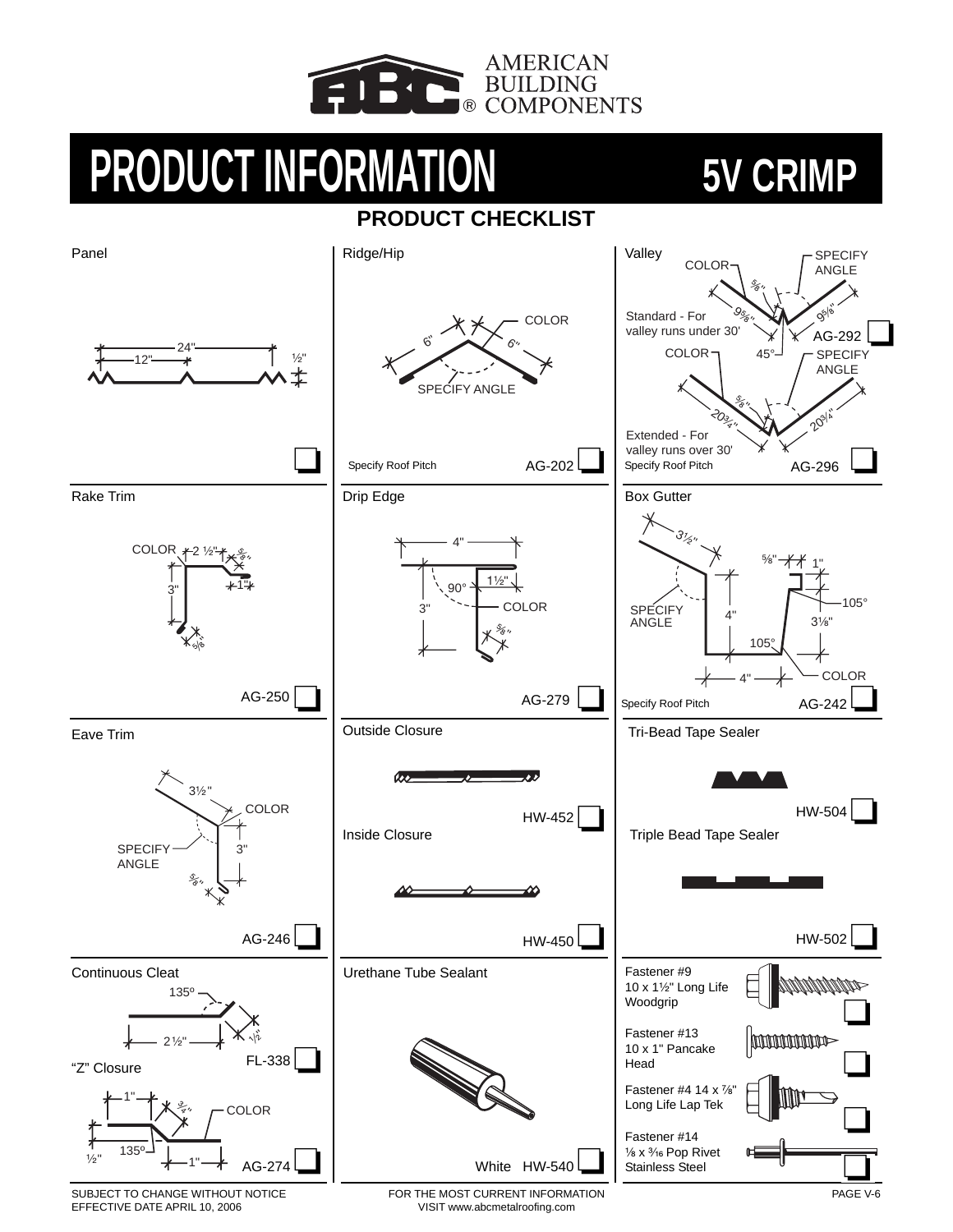

## **FASTENER PATTERNS**



### **FASTENER PATTERN AT EAVE AND ENDLAP**



### **FASTENER PATTERN AT INTERIOR OF PANEL**



### **ALTERNATE FASTENER PATTERN**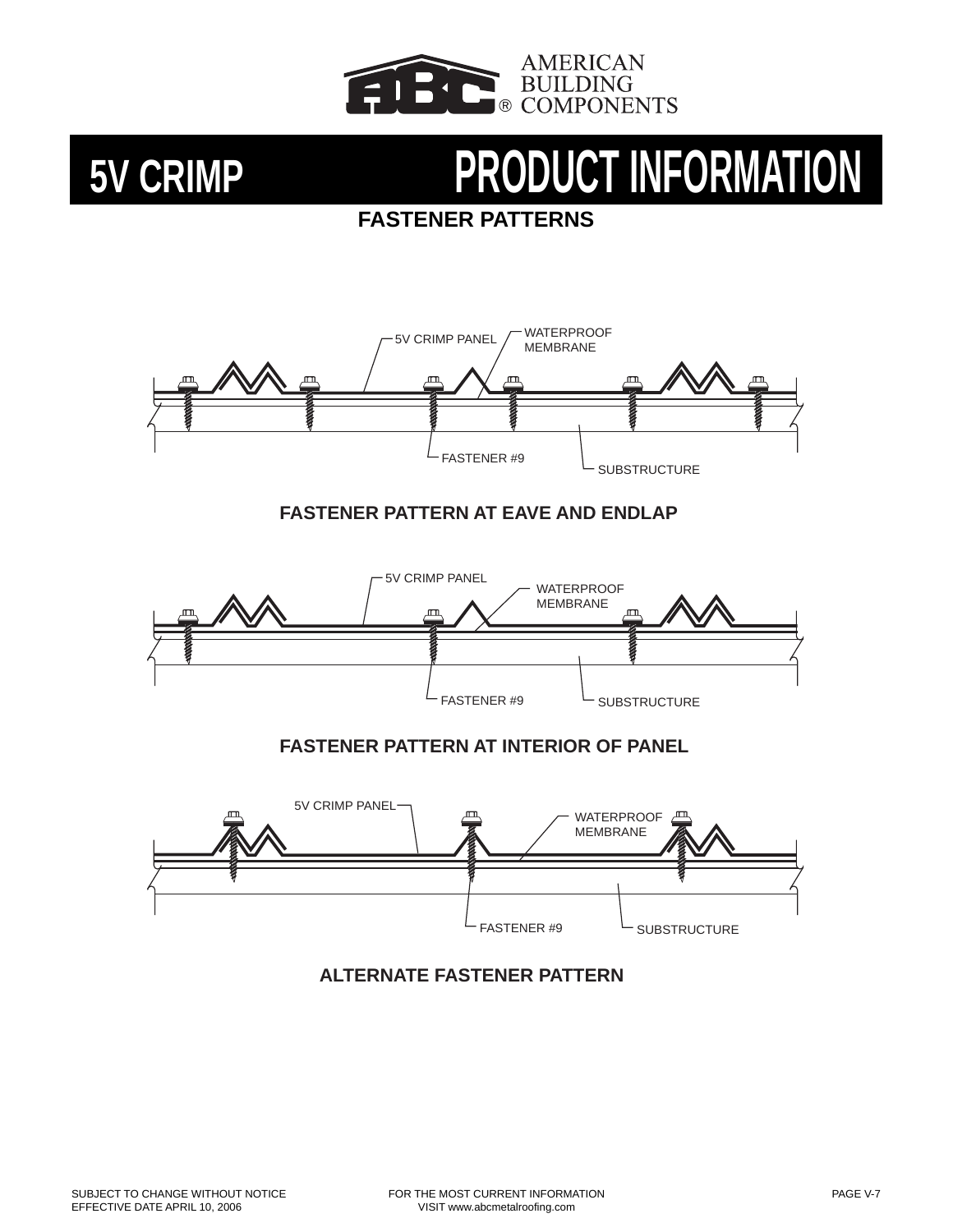

**TYPICAL DETAILS RIDGE**

# **PRODUCT INFORMATION** 5V CRIMP



- 1. Stop panels 2" from center line of ridge.
- 2. Install first row of fasteners across panel to substrate 1'-0" down from bottom edge of ridge trim and space 1'-0" O.C.
- 3. Install Tri-Bead tape sealer across width of panels. Top edge of tape sealer is 1<sup>3</sup>/<sub>4</sub>" from top edge of panel. Install outside closures on top of Tri-Bead tape sealer. Install additional run of tape sealer on top of outside closure.
- 4. Attach ridge flash with Fastener #9 (10 x 1½" Long Life Woodgrip) 1'-0" O.C. Install fasteners at each "V" in the panel to avoid dimpling the ridge flash.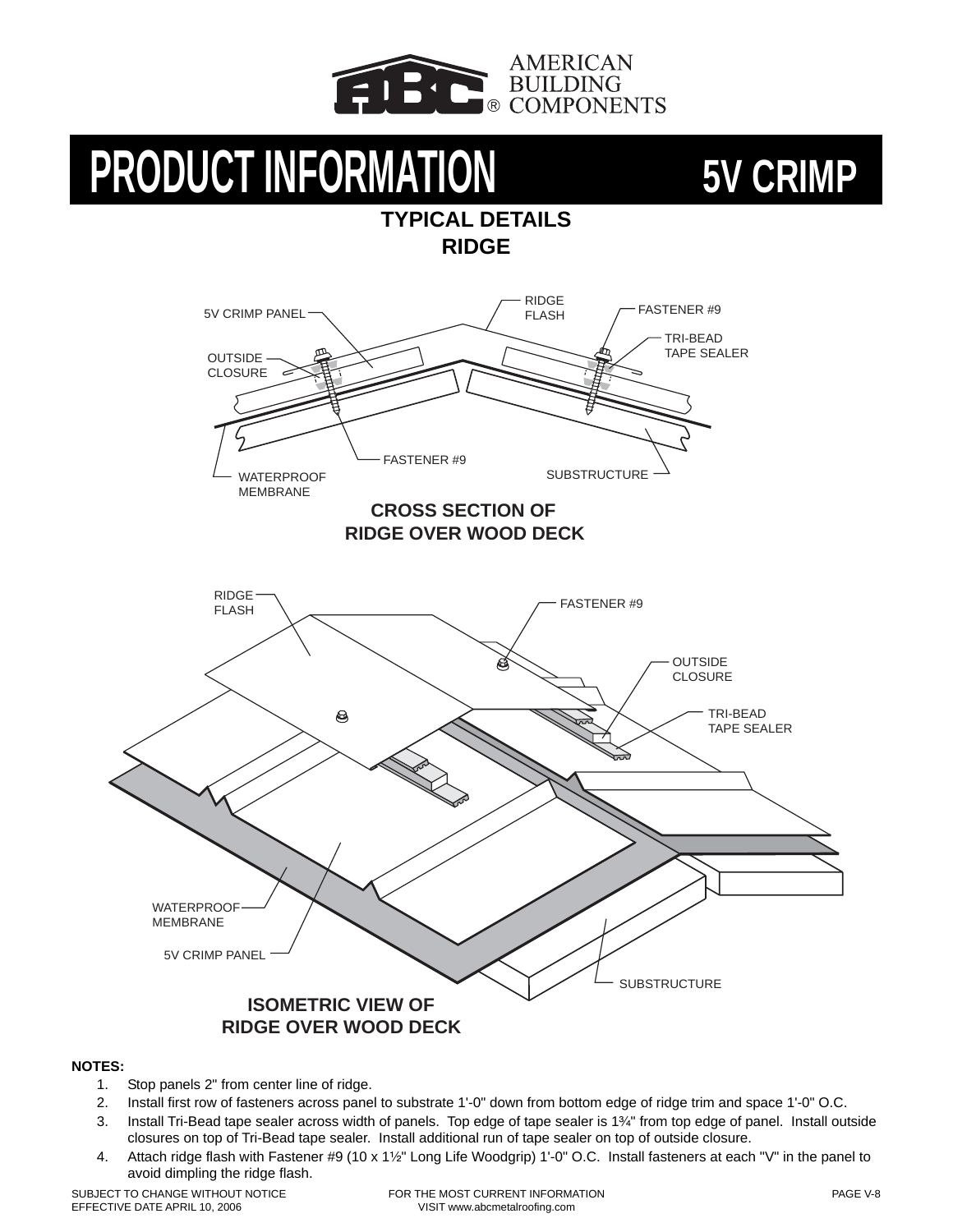

## **TYPICAL DETAILS ALTERNATE RIDGE/HIP**



- 1. Stop panels 2" from center line of ridge.
- 2. Install first row of fasteners across panel to substrate 1'-0" down from bottom edge of ridge trim and space 1'-0" O.C.
- 3. Install Tri-Bead tape sealer across width of panels. Top edge of tape sealer is 1<sup>3</sup>/<sub>4</sub>" from top edge of panel. Install outside closures on top of Tri-Bead tape sealer. Install additional run of tape sealer on top of outside closure.
- 4. Attach ridge flash with Fastener #9 (10 x 1½" Long Life Woodgrip) 1'-0" O.C. Install fasteners at each "V" in the panel to avoid dimpling the ridge flash.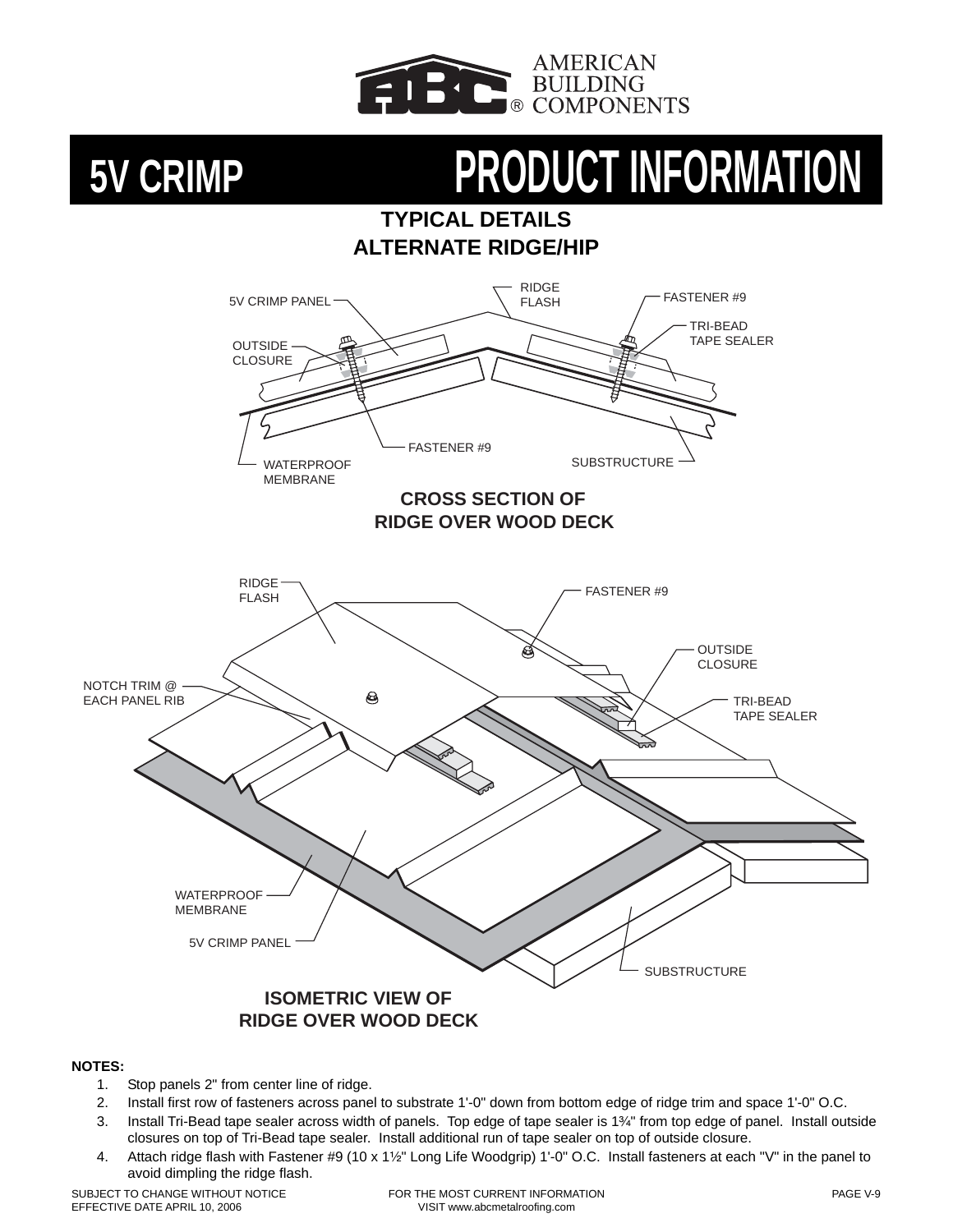

**TYPICAL DETAILS**

# **PRODUCT INFORMATION** 5V CRIMP

## **ENDLAP** 6" LAP 2" 5V CRIMP PANEL SUBSTRUCTURE FASTENER #9 **WATERPROOF** TRI-BEAD MEMBRANE TAPE SEALER  **CROSS SECTION OF ENDLAP OVER WOOD DECK**  5V CRIMP PANEL TRI-BEAD TAPE SEALER ❸ - FASTENER #9  $\mathbf{\Theta}$ **WATERPROOF** MEMBRANE **SUBSTRUCTURE ISOMETRIC VIEW OF ENDLAP OVER WOOD DECK**

### **NOTES:**

- 1. Panel endlap is 6".
- 2. Install Tri-Bead tape sealer across width of bottom panel before installation of top panel. Top edge of tape sealer is 43/4" from upslope end of bottom panel.
- 3. Fastener pattern at endlap is shown on Page V-7.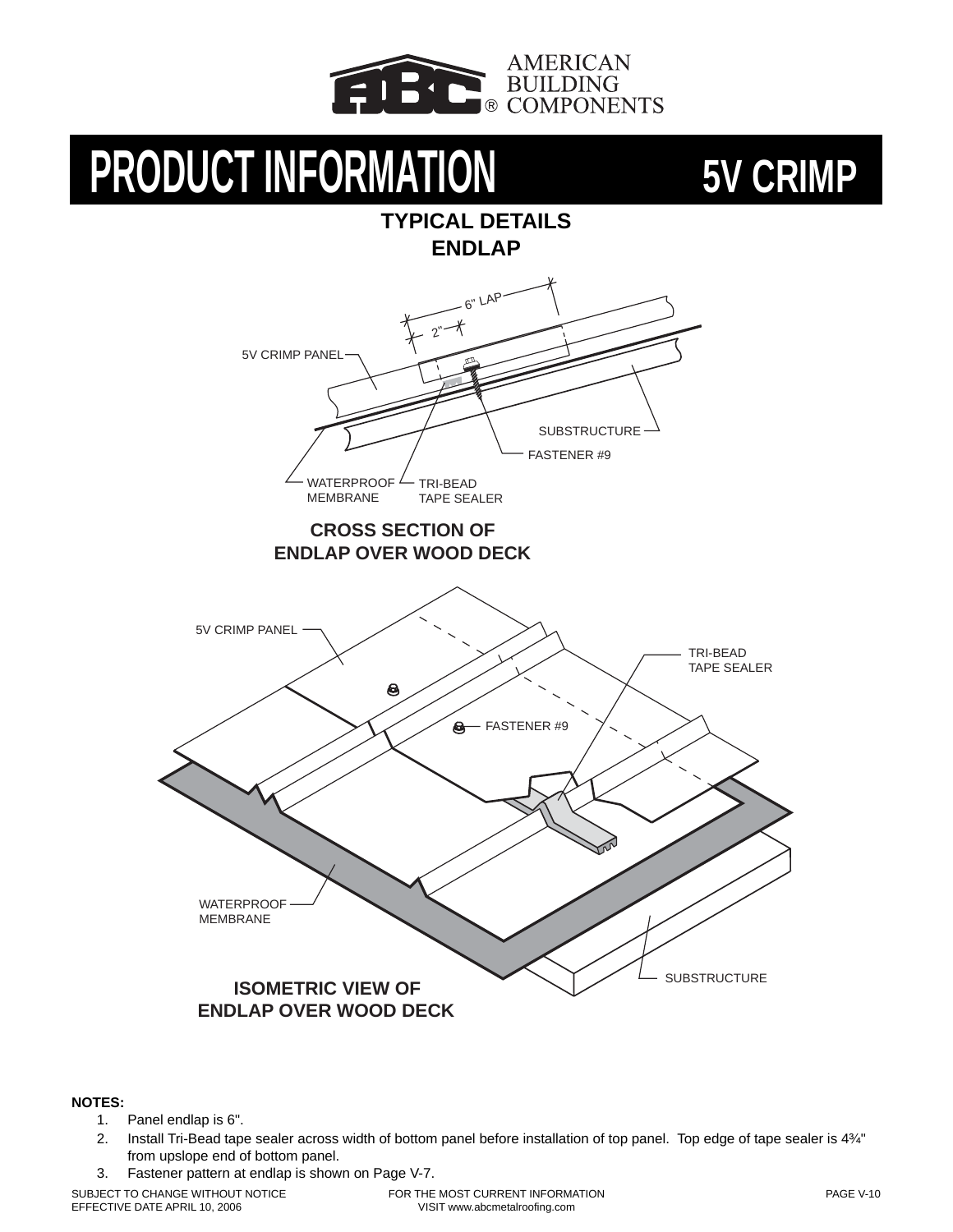

### **TYPICAL DETAILS VALLEY**



### **NOTES:**

- 1. For valleys 30' or less in length, use standard valley trim. Valleys longer than 30' require extended valley trim.
- 2. Use waterproof membrane as a waterproof membrane in the valley area.
- 3. Apply Triple bead tape sealer to valley trim parallel to slope. Bottom edge of tape sealer is 1" from end of panel.
- 4. Bevel cut panel to match slope of valley trim.
- 5. Cut "V" from inside closure. Install "V" under panel and on top of Triple bead tape sealer. Install a bed of urethane sealant to top of "V".
- 6. Fasten panel at valley with Fastener #9 (10 x 1 $1/2$ " Long Life Woodgrip) 4" O.C. maximum.

SUBJECT TO CHANGE WITHOUT NOTICE EFFECTIVE DATE APRIL 10, 2006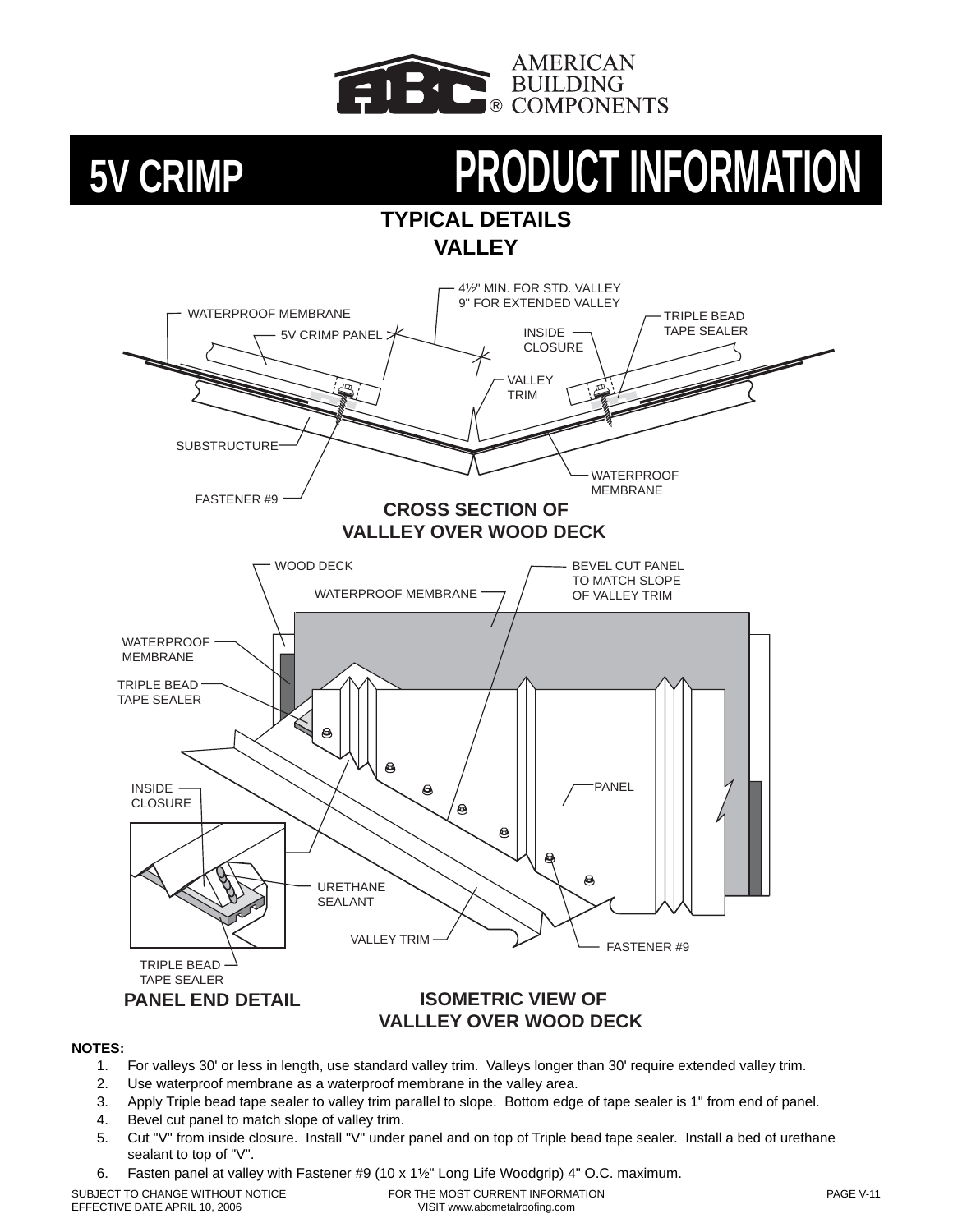





### **ISOMETRIC VIEW OF HIP**

- 1. Bevel cut panels to match slope of hip and install.
- 2. Install Tri-Bead tape sealer across panels parallel to slope of hip. Top edge of tape sealer is 1½" from center of hip.
- 3. Notch bottom flange and web of "Z" closure at each "V" of the panel. Install "Z" closure with Fastener #9 (10 x 1 $\frac{1}{2}$ " Long Life Woodgrip) 1'-0" O.C. Set bottom flange of "Z" closure on top of tape sealer.
- 4. Install Tri-Bead tape sealer to top flange of "Z" closure and attach hip flash with Fastener #14 ( $\frac{1}{8}$  x  $\frac{3}{8}$  Pop Rivet) 1'-0" O.C. **Do Not attach to Panel Rib.**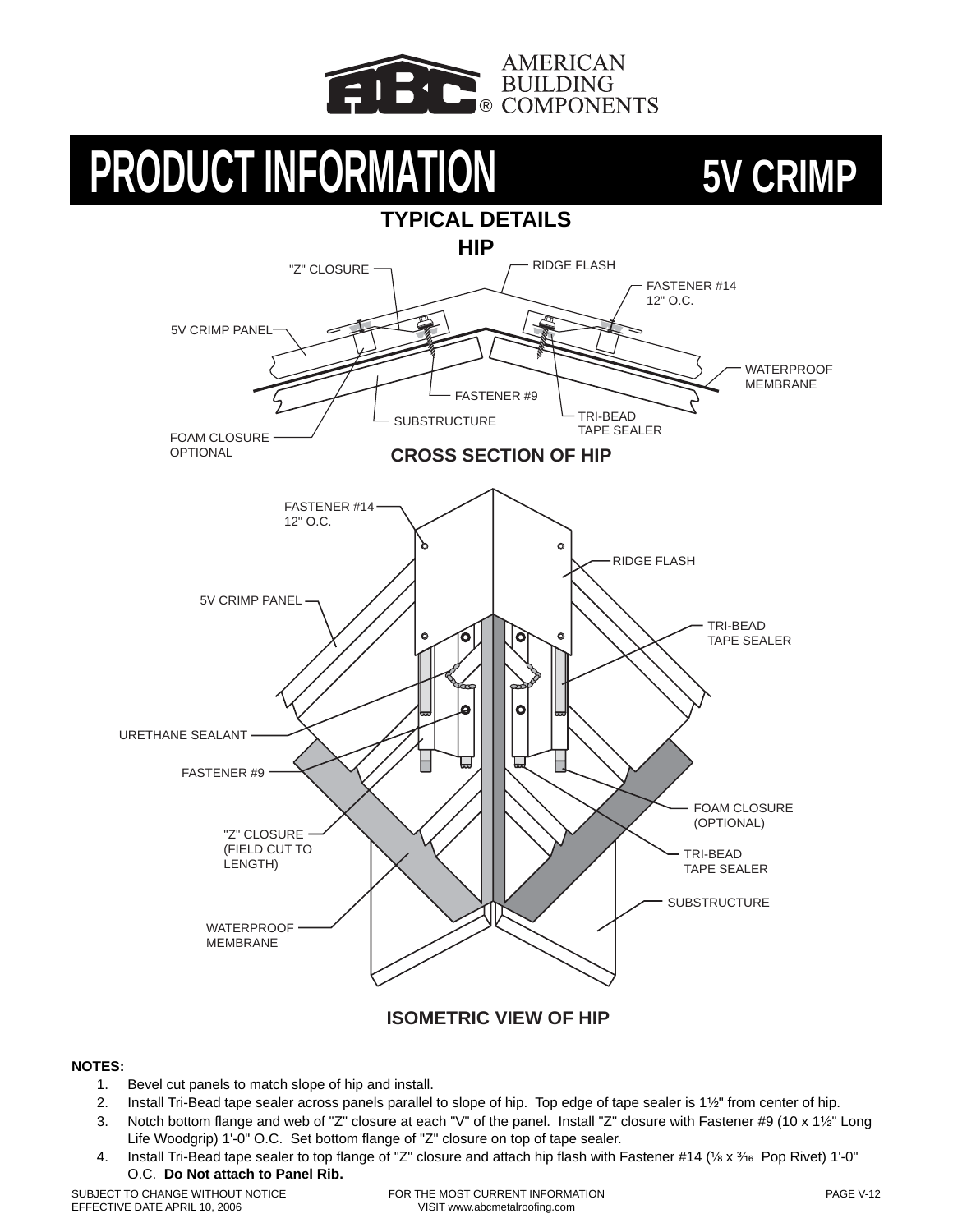



- 1. Install rake trim to roof panels with Fastener #9 (10 x 1½" Long Life Woodgrip) 1'-0" O.C. Fasteners must go through Tri-Bead tape sealer.
- 2. When finishing off module, field bend a  $\frac{1}{2}$ " leg up on panel before installing rake trim.

### **Alternate Drip Trim**

- 1. Fasten drip trim to roof deck with Fastener #13 (10 x 1" Pancake Head) 2'-0" O.C.
- 2. Cut panel and bend a 1" open hem along length of panel.
- 3. Hook panel onto extending leg of drip trim and fasten panel to roof deck in normal manner.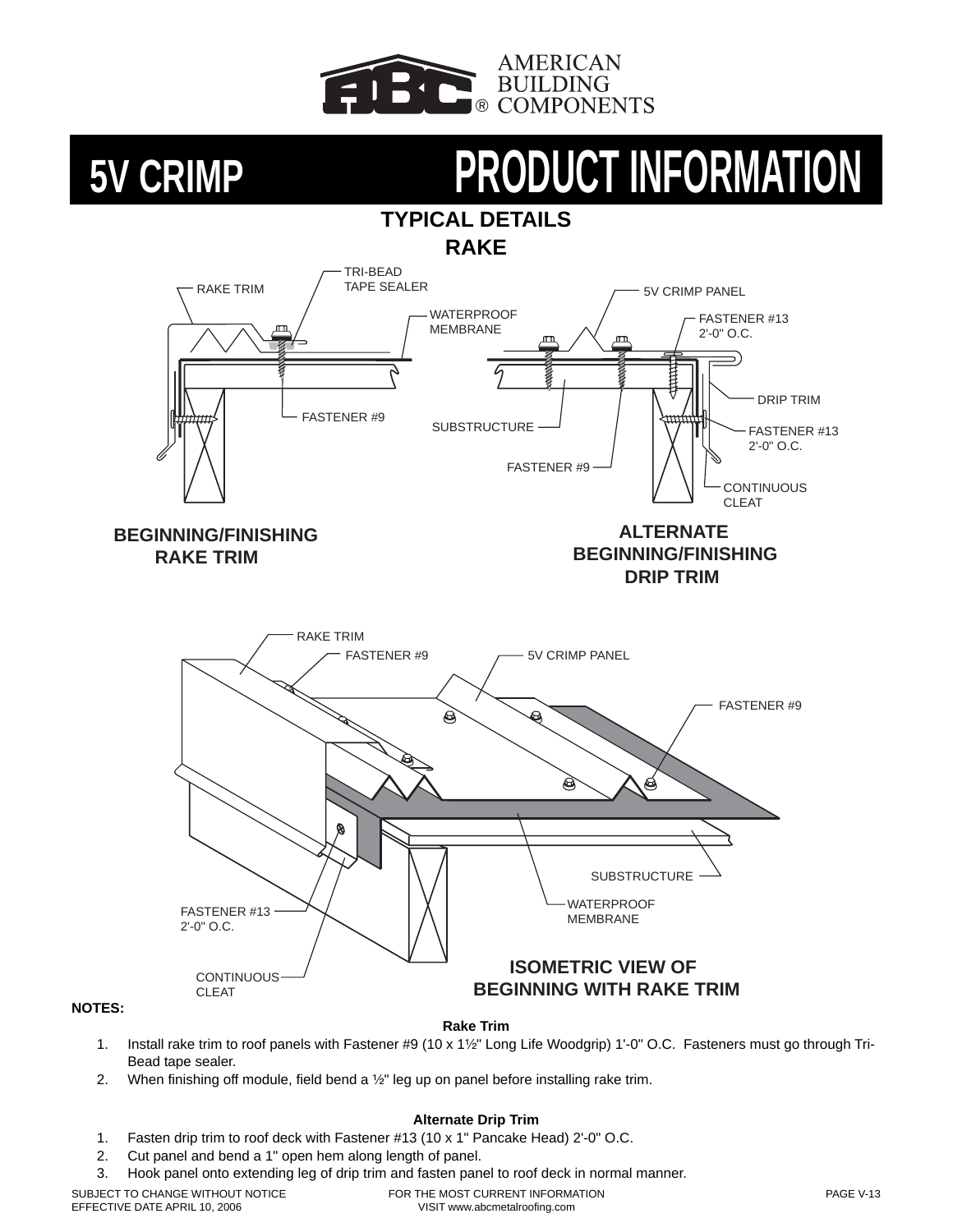

## **TYPICAL DETAILS EAVE TRIM**



### **NOTES:**

- 1. Attach eave trim to roof deck with Fastener #13 (10 x 1" Pancake Head) (2 fasteners per 10' section).
- 2. Install Tri-Bead tape sealer along top leg of eave trim. Install inside closure on top of Tri-Bead tape sealer. Apply a bead of urethane sealant to top of outside closure.
- 3. Attach panel at eave with Fastener #9 (10 x 1 $\frac{1}{2}$ " Long Life Woodgrip). Fastener pattern is shown on Page V-7.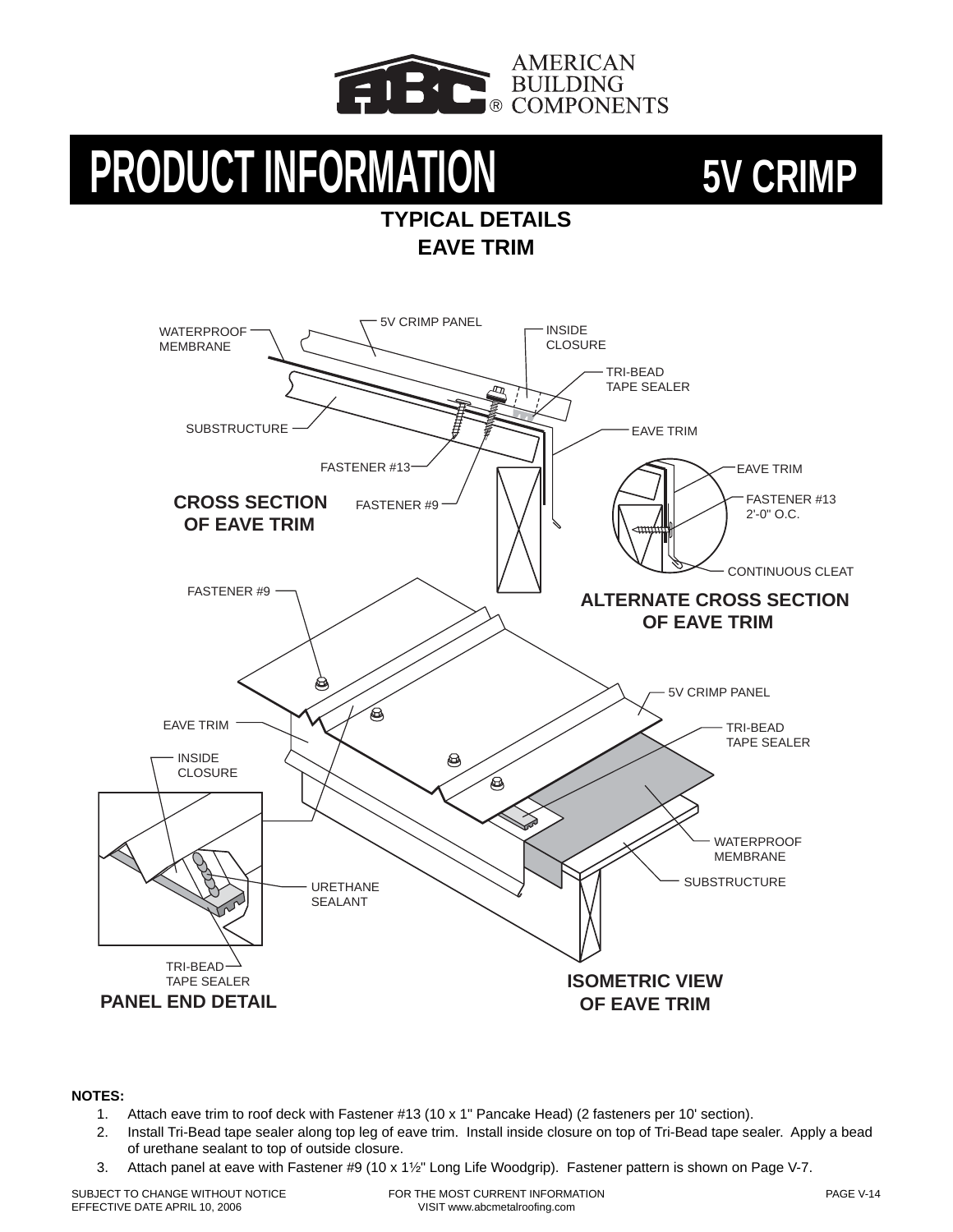



### **NOTES:**

- 1. Fastener #14 (pop rivet) gutter strap to gutter 4'-0" O.C. and attach gutter to roof deck with two Fastener #13 (10 x 1" Pancake Head) per 10' section.
- 2. Install Tri-Bead tape sealer along top leg of gutter. Install inside closure on top of Tri-Bead tape sealer. Apply a bead of urethane sealant to top of outside closure.
- 3. Attach panel at eave with Fastener #9 (10 x 1½" Long Life Woodgrip). Fastener pattern is shown on Page V-7.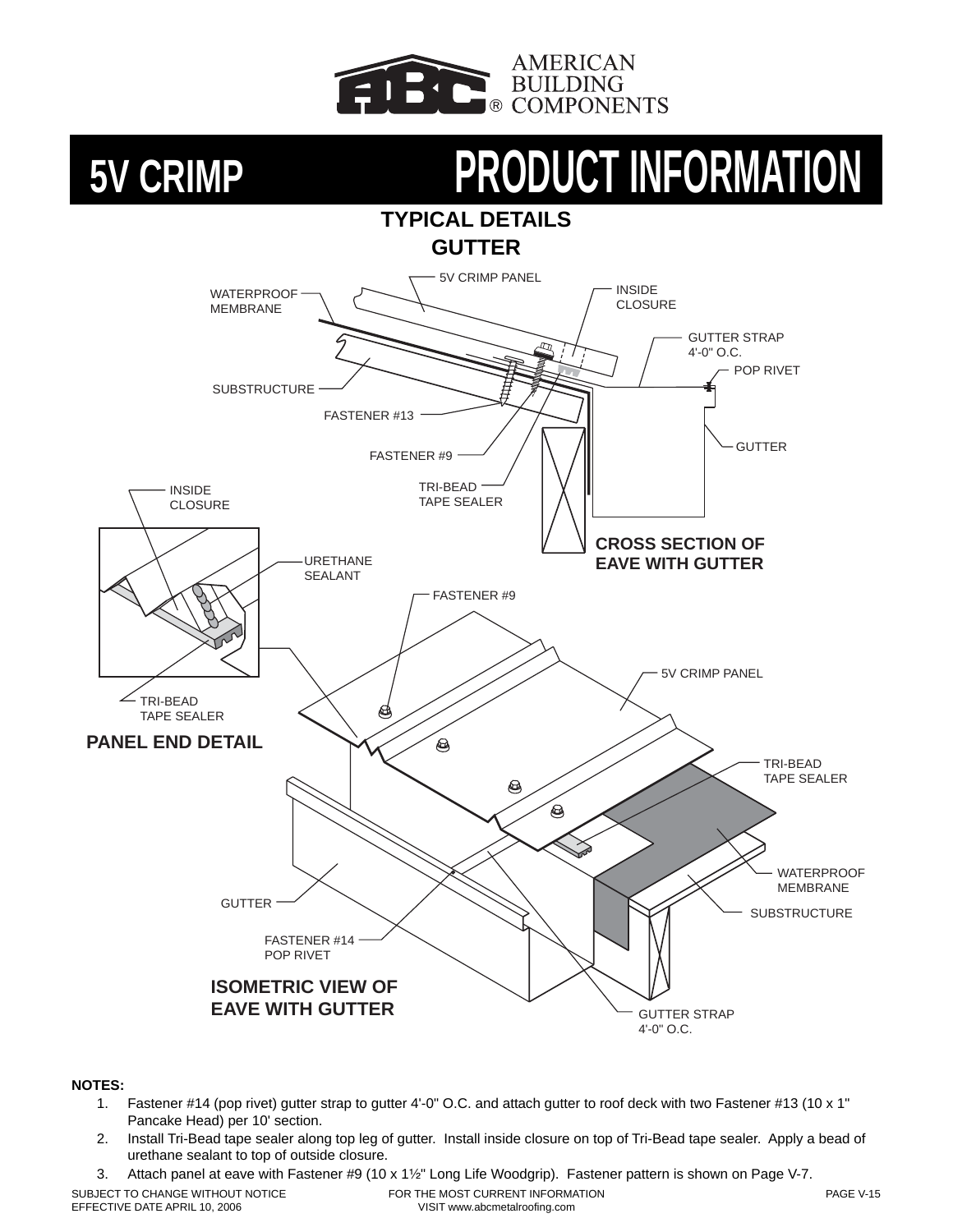





- 1. Install eave panel with Fastener #9 (10 x  $1\frac{1}{2}$ " Long Life Wood Grip). Apply Tri-Bead tape sealant on the bottom and top of the outside closure that is mounted down hill from the end of panel.
- 2. Install transition trim on top of the outside closure with hem of the trim being 1 inch from Fastener #9 (10 x 1 $\frac{1}{2}$ " Long Life Wood Grip) that is located 1'-0" O.C. and placed in the high part of the rib.
- 3. Fasten down top of trim with two Fasteners #13 (10 x 1" pancake head) per 10'-0" section of trim. Place Tri-Bead tape sealant on top of trim prior to placement of inside closure. Closure should be 1" from end of panel. Sealant on top of trim prior to placement of inside closure. Closure should be 1" from end of panel.
- 4. Apply a large bead of urethane sealant to top of the inside closure prior to placing panel on top of closure.
- 5. Attach uphill panel with Fastener #9 (10 x 1 $\frac{1}{2}$ " Long Life Wood Grip). Fastener pattern is shown on Page V-7.